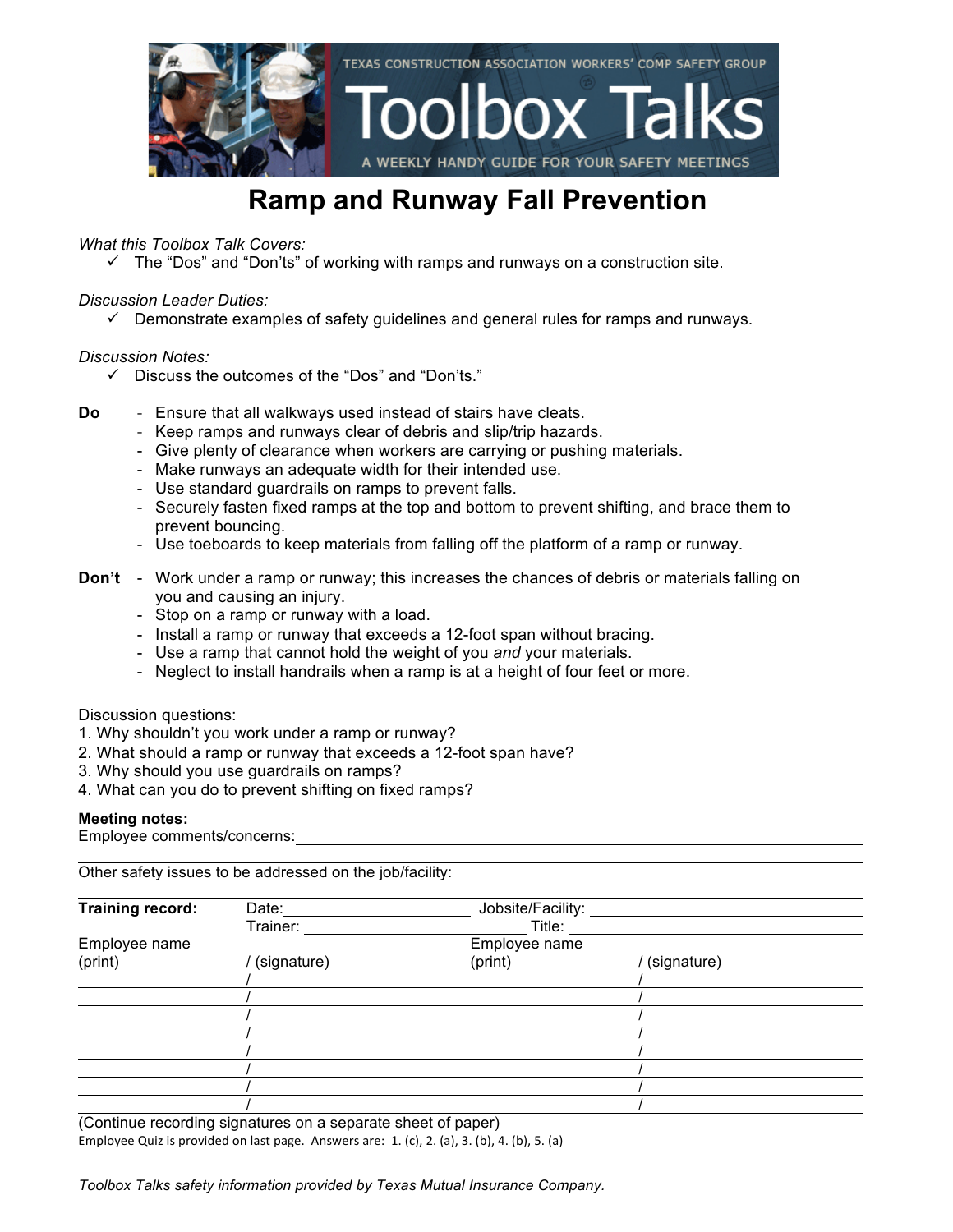

# **Ramp and Runway Fall Prevention**

### **Hazards include:**

Falls from ramps and runways can cause serious injury and even death.

## **Smart Safety Rules**

- Any ramp or runway at a height of four feet or greater should have a handrail.
- Manage traffic on ramps and runways to prevent injury; do not stop on a ramp or runway while carrying a load.
- Ensure ramps have proper bracing in place to support the necessary weight of loads and workers.
- Install ramps so that they do not bounce or shift when used.
- Use personal fall protection where applicable.
- Install bracing on any ramp or runway that is longer than 12 feet.
- Install cleats at regular intervals on any ramp that is set at an incline.